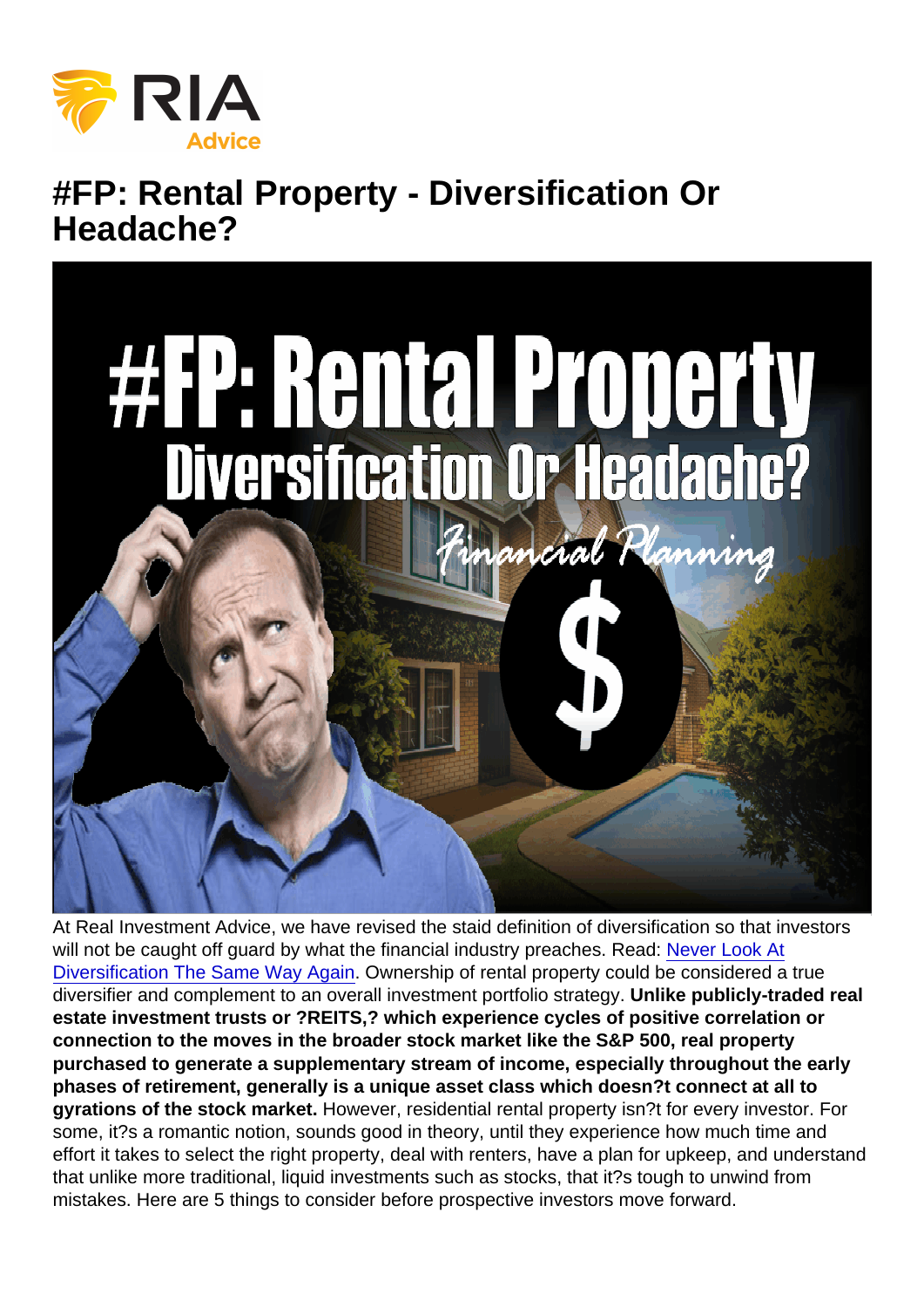1) A primary residence turned into rental property could be an emotional price that?s not worth the additional cash flow.

I lived this one - that?s why I?m sharing the experience. Close to a couple of years back, I regrettably broke through one of the financial guardrails (#3), I now preach to others. Read: [Financial Guardrails: Financial Planning Rules Of The Road.](https://realinvestmentadvice.com/fp-the-ria-financial-guardrails/) I purchased a home for an expected life change, as I was planning to remarry. I allowed another person to cross my financial boundaries. I didn?t say "no." She lied about a "yes." And it cost me six figures, not chump change. Ostensibly, the idea was to turn my former primary residence (which I should have never left), into a rental and purchase a new place closer to her employment along with amenities I knew she?d enjoy. One problem was my ongoing emotional attachment to the old homestead. Oh, the renters were fiscally responsible, the money always came in on time; however, the young couple with children didn?t have the commitment to maintain the property like I did. The landscaping eventually succumbed to Texas heat and deteriorated to resemble an abandoned property, postapocalypse. I?d stress constantly over how a house I lived in and cared for was not being maintained; eventually, I spent thousands of dollars getting it back to presentable (and more), which wiped out most of the positive cash flow I received. It kept me up at night wondering how the interior was being sustained. I realized it wasn?t worth the stress and made a decision to move back into my property once the two-year lease concluded which meant I needed to stress over this oh, for another year and a half. I was thankful when the renters broke the lease a year early to move out of state. You see, when it comes to investments, you must remain unemotional. We preach this sentiment consistently at RIA. Once your primary residence is re-classified as a rental property in your overall financial-life portfolio, make certain there are no mental obstacles to tackle, first. I learned this lesson after the fact. If you believe that a former residence can be a rental, there are plenty of resources available to help qualify renters, be the go-between on maintenance items, collect rent and hold security deposits, provide tax documentation, leasing agreements and overall management of the property. Fees are usually a first month or two?s rent along with a nominal monthly fee.

#### 2) Know your potential market inside and out.

Professional residential real estate investors don?t rush into investment decisions. As a matter of fact, I?ve witnessed the most successful of this group undertake a couple of years of thorough due diligence. They live and breathe the cluster or neighborhood they?re interested in. They live close, within 15 miles of the area of interest. Serious buyers drive every neighborhood and document observations about the quality of structural upkeep and how it changes from street to street. Potential investors study the quality of the school districts, the number of rentals, how long properties remain on the market, property tax history, work with tenured real estate agents, tax advisors who guide them on possible benefits like depreciation and mortgage specialists to understand the interest rate environment. Lending rates on investment real estate tend to be higher, less attractive than what?s available for primary residences (in which you plan to occupy). If you can?t put in the hours of homework because of your current schedule and family commitments, it?s best to wait and include real estate investing in your overall plan as time permits.

### 3) Real Investment Advice?s rental real estate down payment and debt management rules.

Do you possess adequate liquidity (savings) to purchase real estate for investment purposes? Can your household balance sheet handle the purchase, maintenance and taxes, especially if properties are empty for extended periods between renters? Real estate investing where you?re seeking ownership of one or several homes, should only occur once your finances have